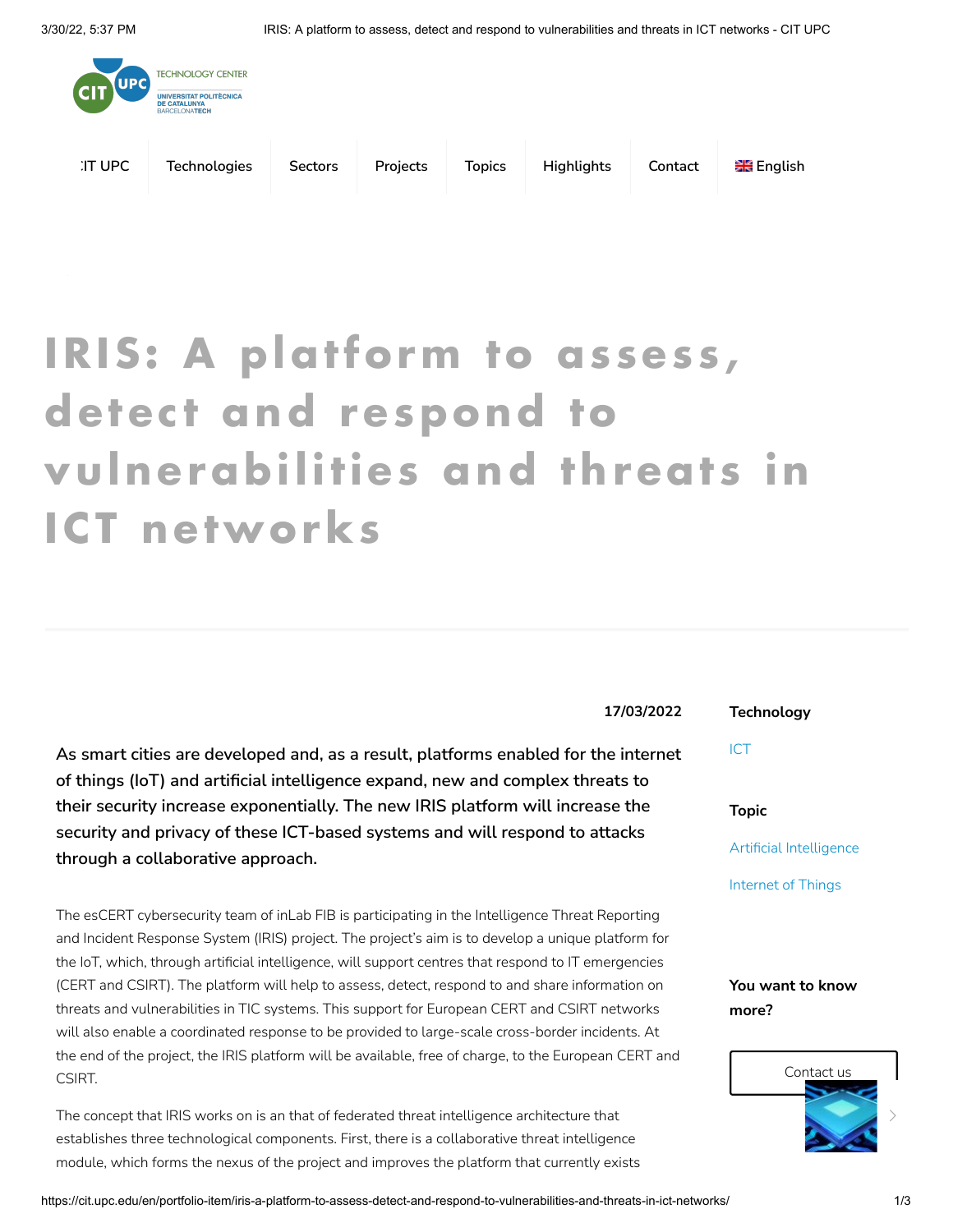## 3/30/22, 5:37 PM IRIS: A platform to assess, detect and respond to vulnerabilities and threats in ICT networks - CIT UPC

(MeliCERTes) with a module to support data protection and proactive responsibility. Secondly, a threat analytics module will be developed, which collects and supplies threats and vulnerabilities, responds to the intelligence received and initiates autonomous response and self-recovery procedures. Finally, a module called gamma virtual cyber, based on the cloud, will be developed

Subscribe to our [Newsletter](https://cit.upc.edu/en/newsletter/)

offers an immersive virtual environment for collaborative CERT/CSIRT training based on realld environmental platforms (digital twins).



The IRIS platform will be validated in three pilot tests at local, national and cross-border level in three cities: Helsinki (with a Smart Grid and Smart Vehicles platform), Tallinn (with its autonomous transportation systems platform), and Barcelona (with its urban platform of superblocks and smart services). esCERT is responsible for defining and coordinating the various environments of these tests and their technical requirements (use cases).

The IRIS project is part of the Horizon 2020 programme and will be developed over three years (September 2021 to August 2024). The consortium is led by the Institute of Innovation in Systems and Computer Engineering (INOV, Portugal) and is formed of 18 entities from Belgium, Rumania,

Luxemburg, France, the Netherlands, Cyprus, Italy, Greece, Estonia, Finland and Spain. The total budget is 5,678,075 euros.

## **Related Projects**







https://cit.upc.edu/en/portfolio-item/iris-a-platform-to-assess-detect-and-respond-to-vulnerabilities-and-threats-in-ict-networks/ 2/3 [Cardiovascular](https://cit.upc.edu/en/portfolio-item/cardiovascular-scale-and-other-devices-for-fast-remotecardiovascular-monitoring/) Scale An [application](https://cit.upc.edu/en/portfolio-item/lam-app-knee/) to An APP to [assist](https://cit.upc.edu/en/portfolio-item/lam_app_parkinson/) with